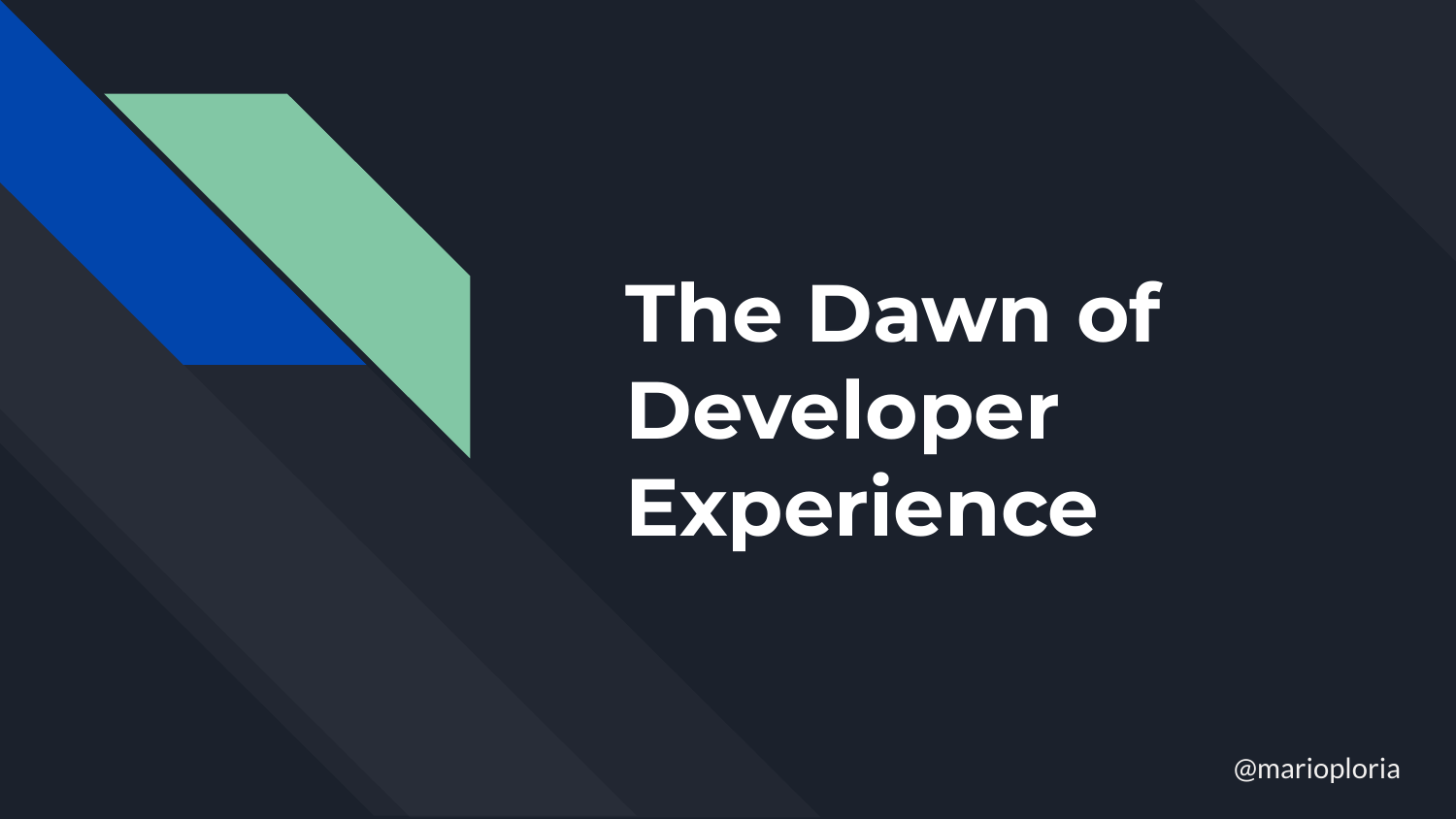

## **Mario Loria**

*SRE, CartaX*

Certified Kubernetes A/AD CNCF Ambassador K8s Office Hours Panel KubeCon Program Committee

CloudNative Consultant and Mentor

*marioloria.dev*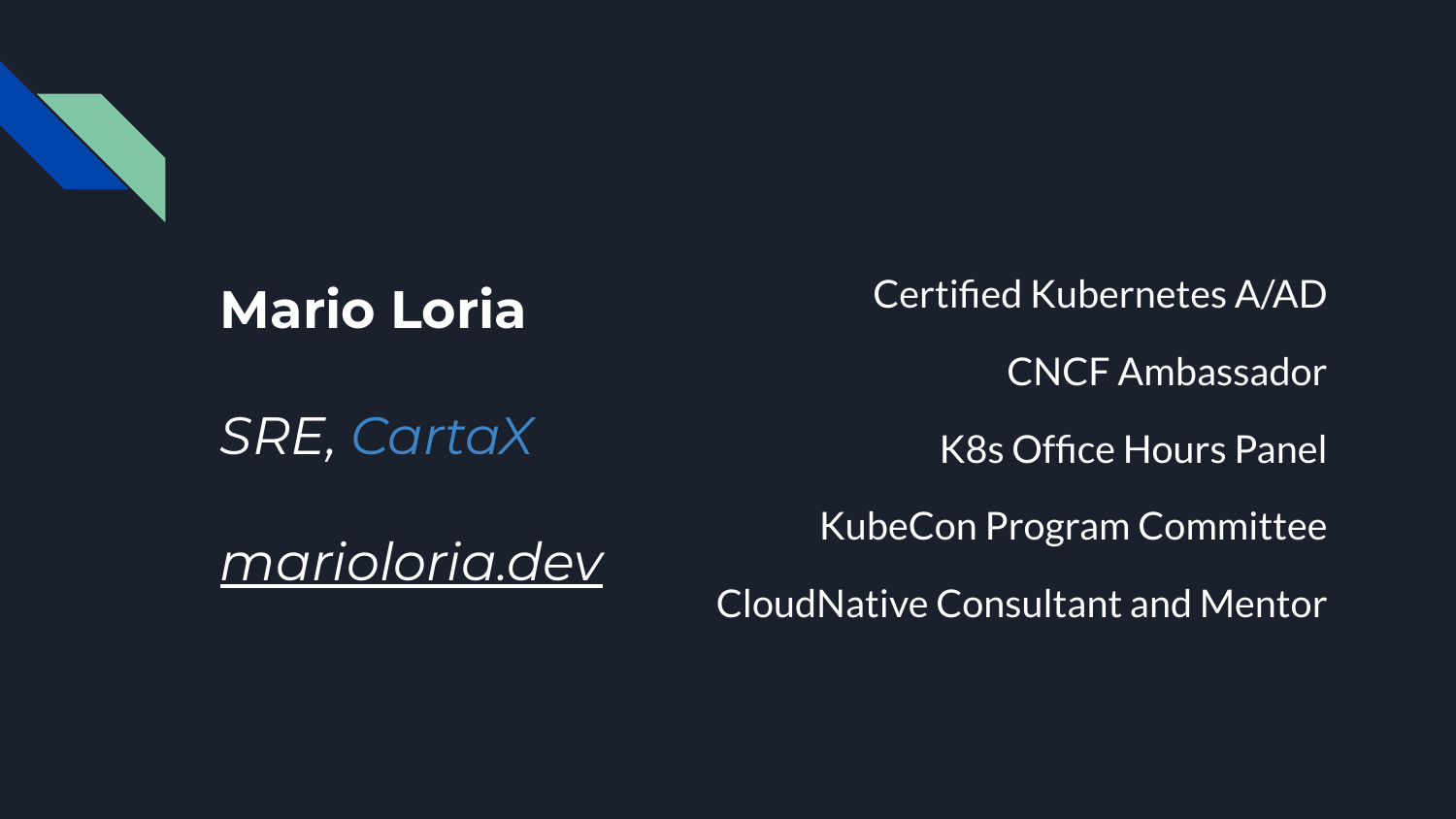## What is DevEx?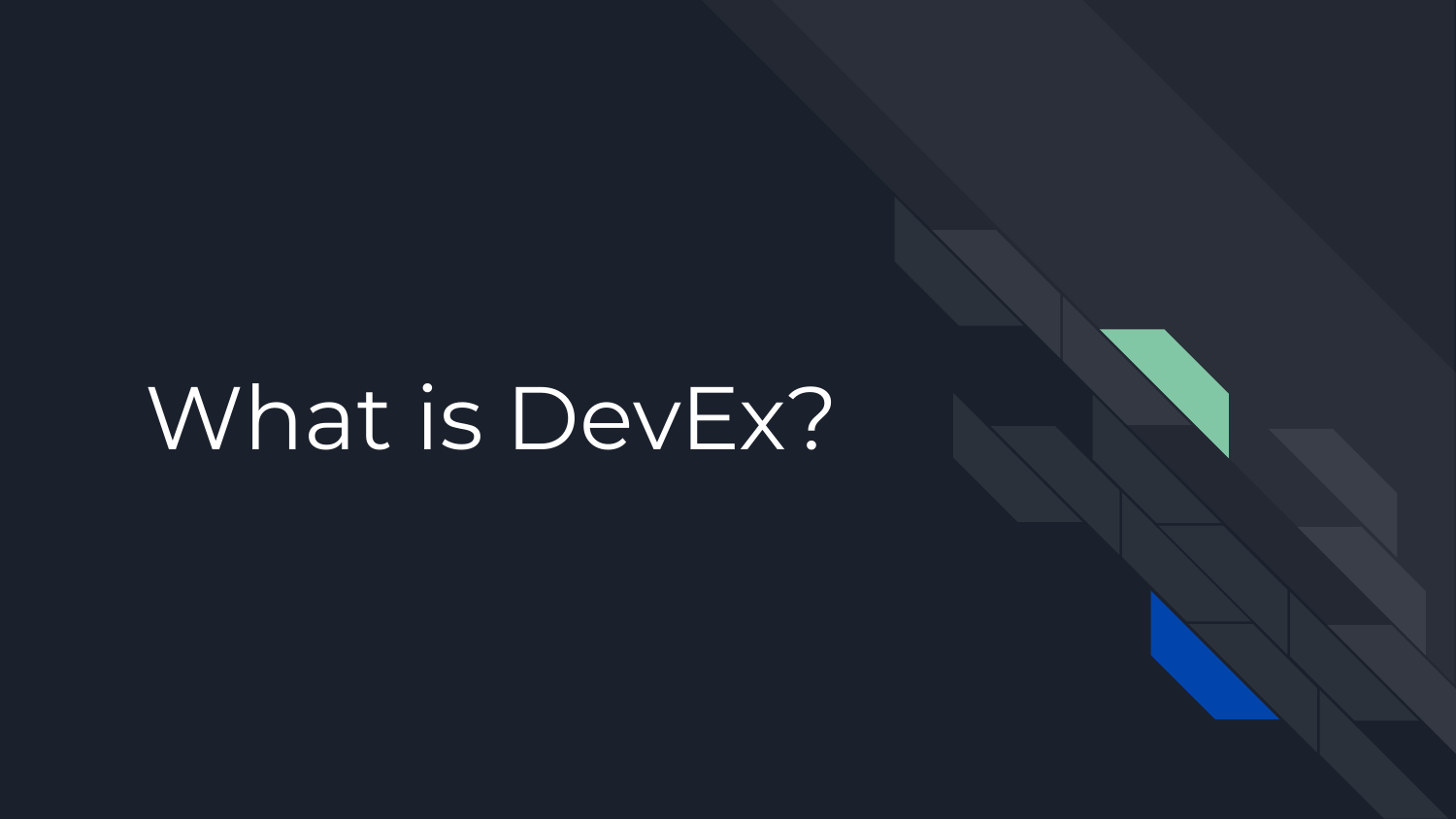

## What is DevEx?

*The more time engineers spend onboarding, bootstrapping, configuring, validating, coordinating, and asking for help, the less time they spend writing code.*

*[..] developers are forced to borrow time from writing code and redirect it towards managing the issues associated with highly complex, multi-factor developer toolchains held together in places by duct tape and baling wire.*

*- ["The Developer Experience Gap"](https://redmonk.com/sogrady/2020/10/06/developer-experience-gap/) by Stephen O'Grady, Redmonk*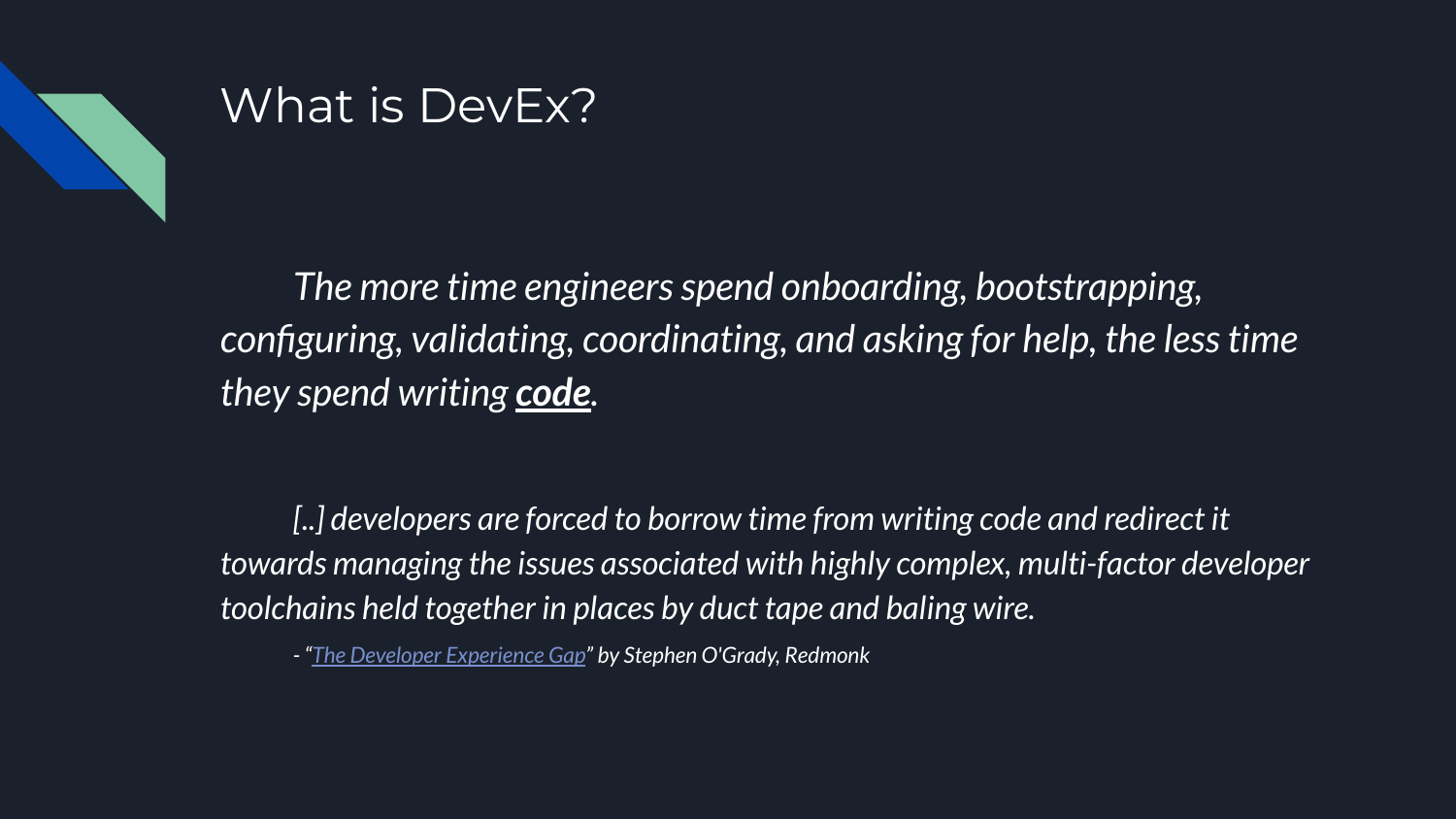## ...end-to-end experience to **develop**, **deploy**, and **operate** services...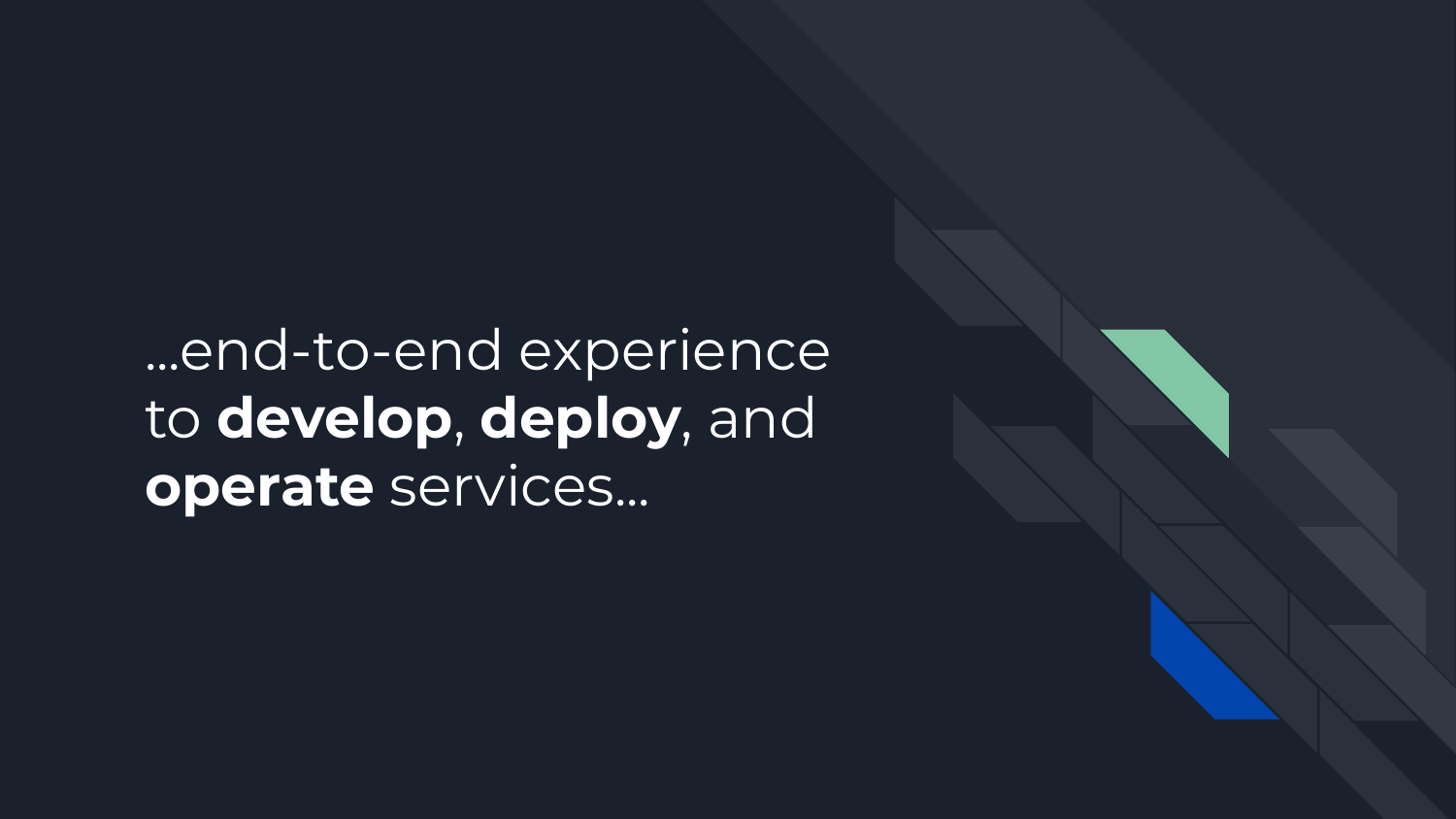

## Sound Familiar?

*Just some of the ways developers feel....*

- ❖ Overwhelming Configuration
- ❖ Onboarding Pain
- ❖ Feeling of Isolation
- ❖ Lack of Best Practices
- ❖ Duplicated Efforts
- ❖ Who will help me? And when?
- ❖ How has this problem not been solved/documented/reported?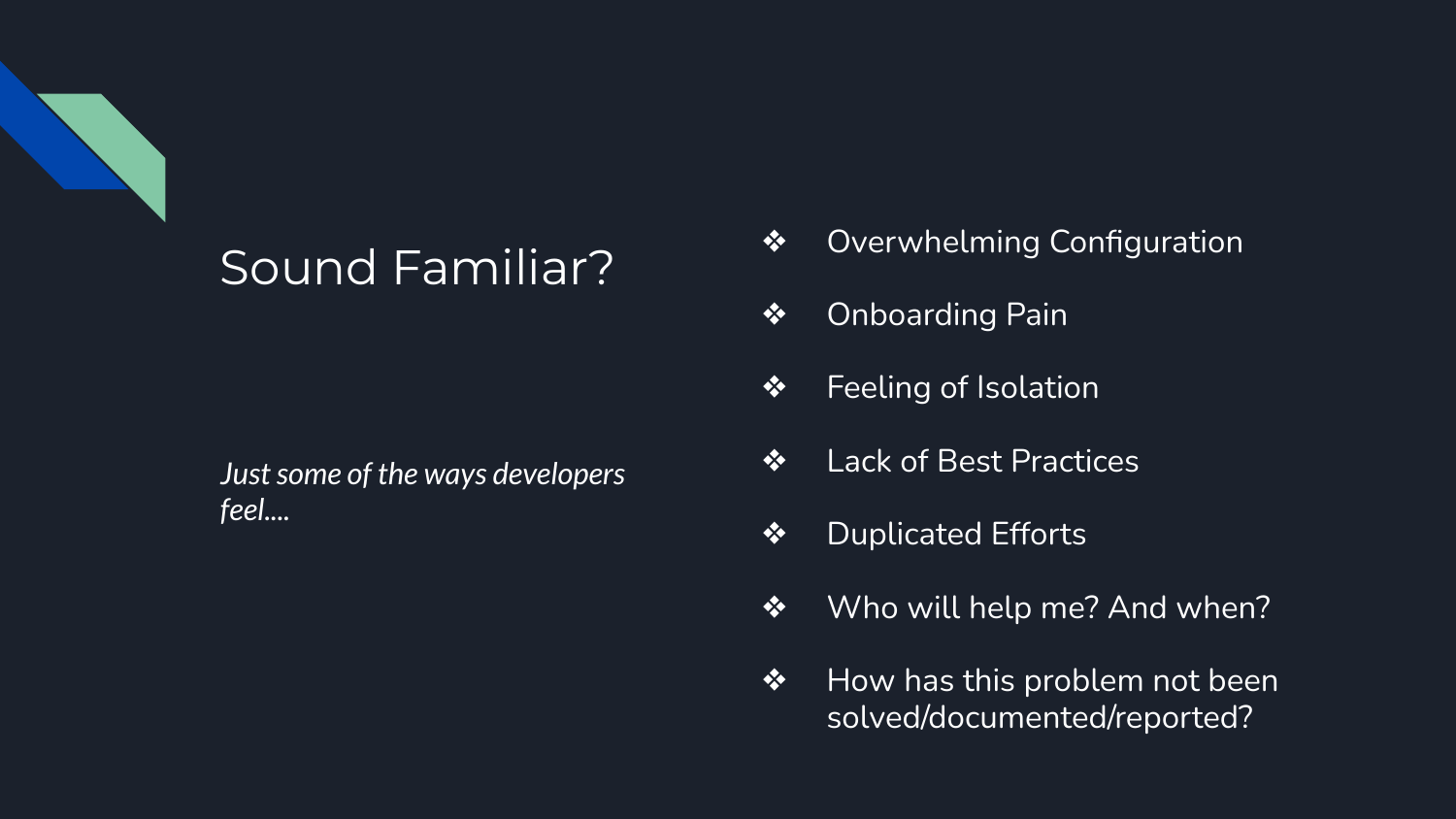

## Causes of Poor DevEx?

- ❖ Tooling Overload
- ❖ Disjoined Communication
- ❖ Access Hurdles
- ❖ Maintenance Debt
- ❖ Lack of Platform Education
- ❖ Excessive Waiting (Support)
- ❖ Repeated Conversations
- ❖ Recurring Issues (unfixed from first encounter)
- ❖ Dependencies on other teams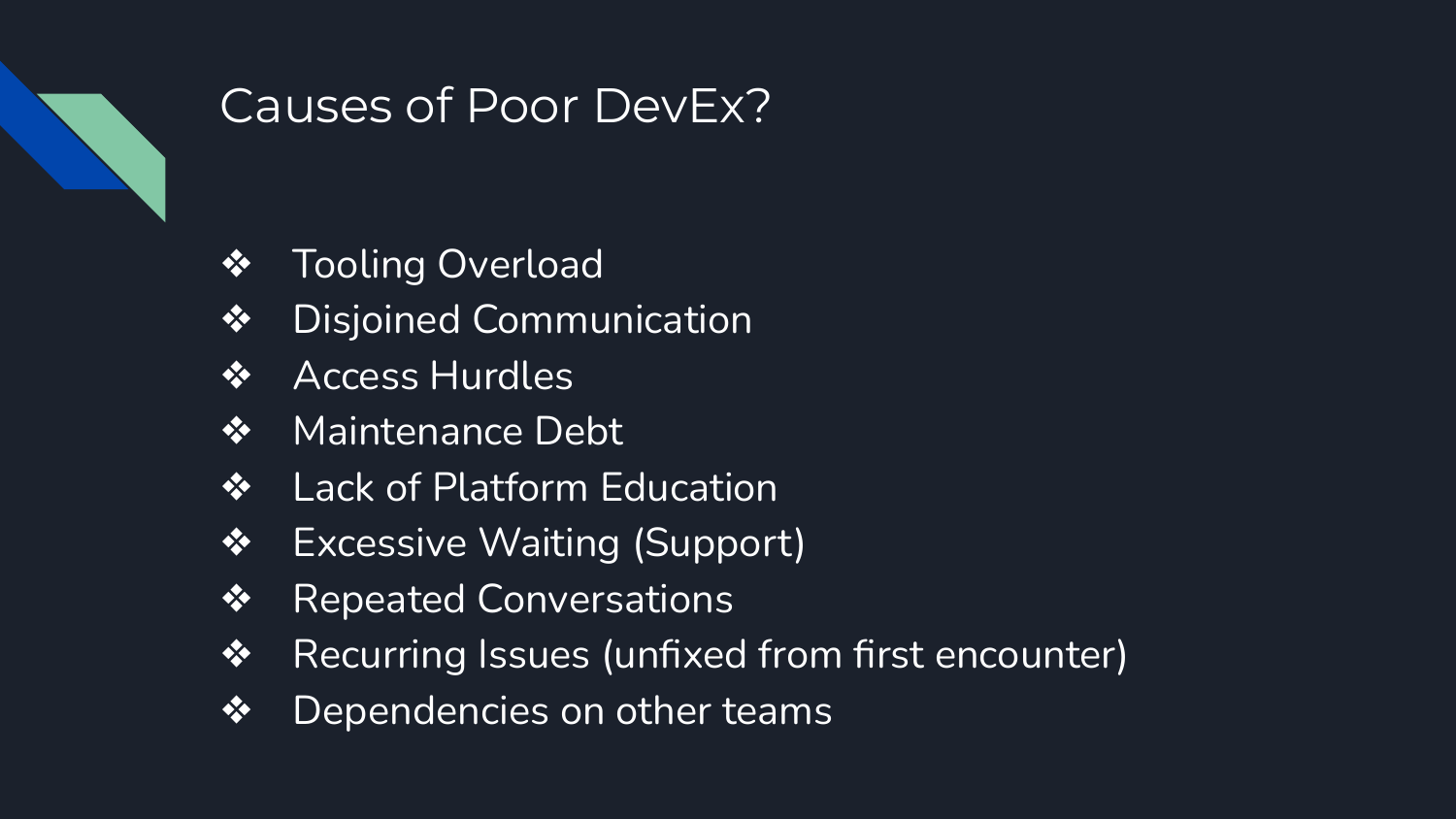

*Did I actually do anything today???*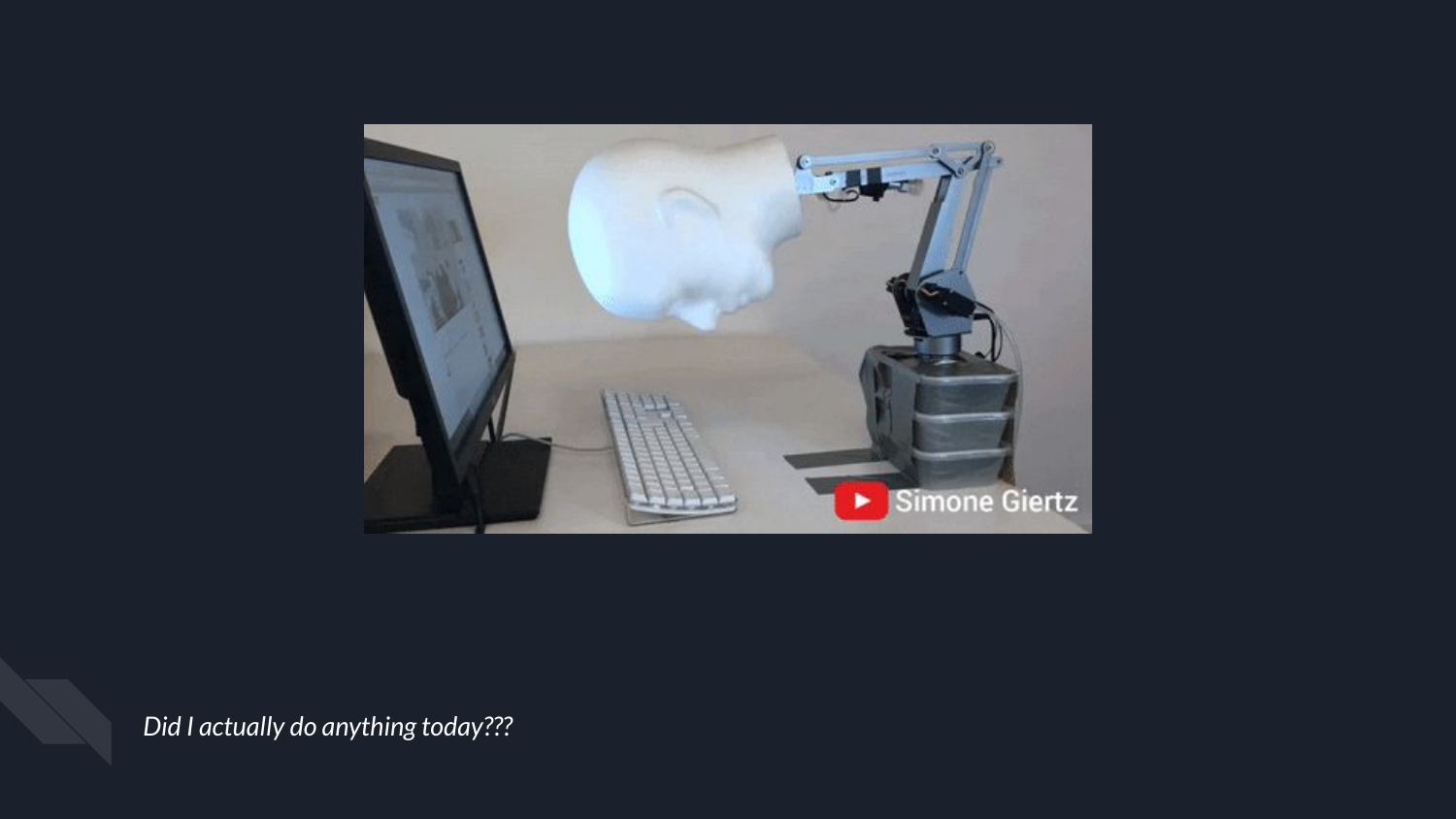

## What about SRE/DevOps/Platform Teams?

Team learns about Developer Workflow ad-hoc from the developers themselves.

Primary focus is on cloud infrastructure, protocols, maintenance, security, compliance, and other systems-bound work.

#### SRE thus becomes a:

- 1. Constant Dependency
- 2. Support Group
- 3. Dumping Ground
- 4. Massively Delayed
- 5. Third-Party "External" Team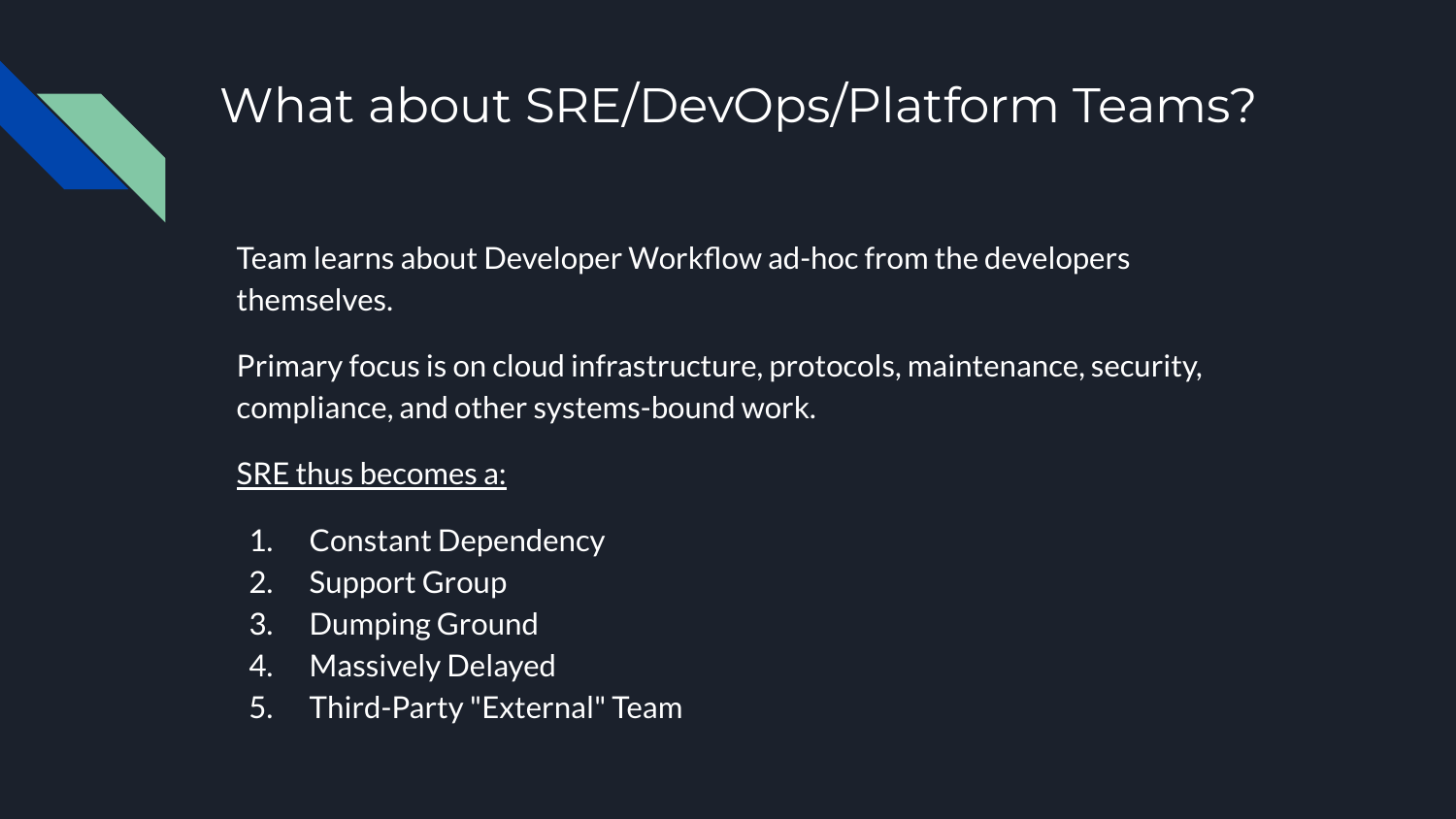*Their* problem, not **our** problem.

## Not a **priority**

## You're a **snowflake**

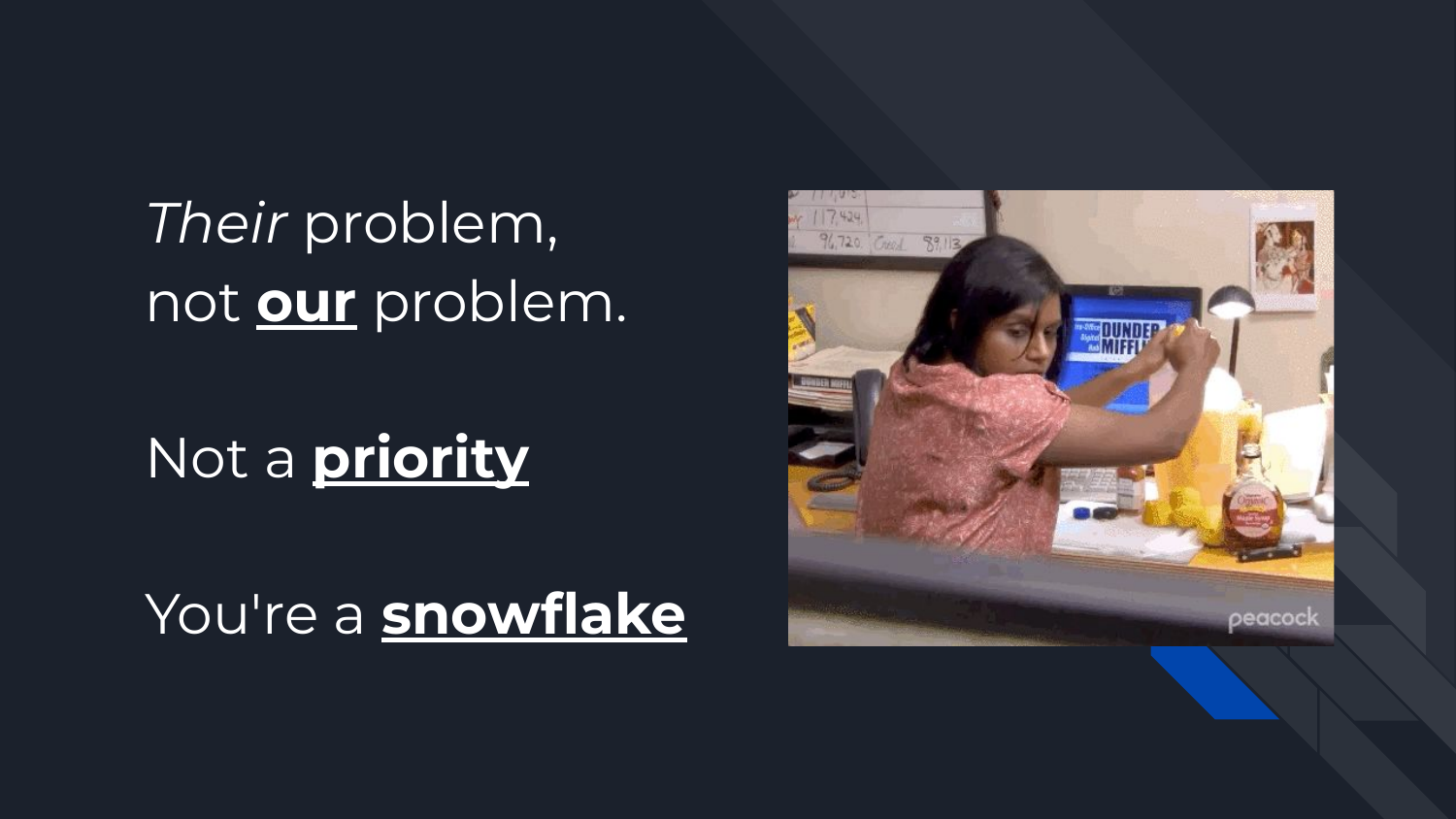

## What about SRE/DevOps/Platform Teams?

But there's *Eventual Consistency*, right??

Developer-bound problems will eventually become solved by foundational enhancements, new tech or new tools.

Rarely the case:

- $\rightarrow$  Second-hand understanding
- $\rightarrow$  Thin viewpoint of issues
- $\rightarrow$  Lack scale of importance
- $\rightarrow$  Short-term, limited solutions
- $\rightarrow$  Already underwater, split focus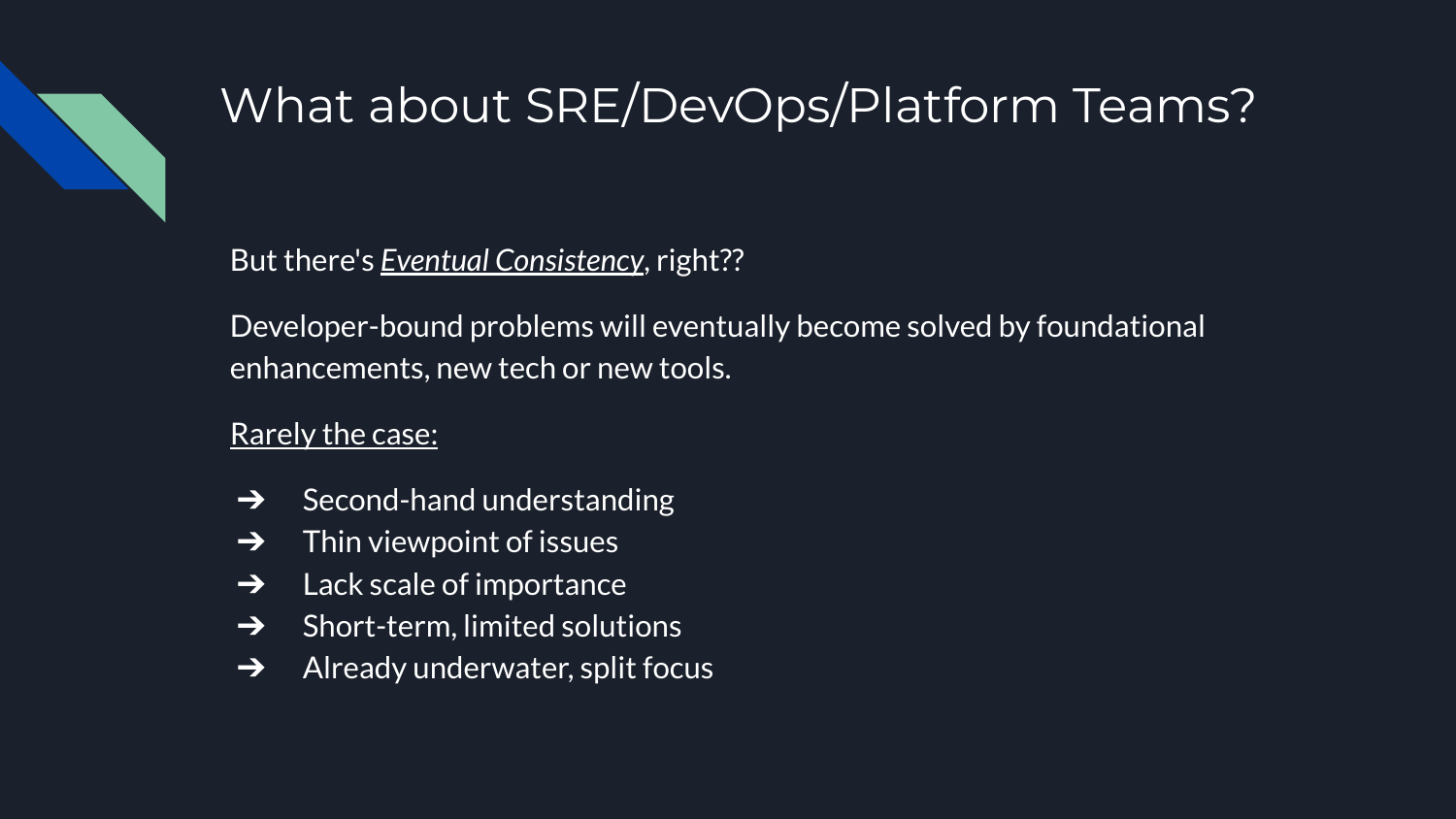

## Organizational Solutions?

#### **Bigger SRE Team**

- ❖ DevEx focused sub-group
- ❖ Close collab with rest of SRE
- $\bullet$  See both sides easily
- ❖ Wavering focus, increased scope

#### **Dedicated DevEx Team**

- ❖ Exclusive focus on Devs
- ❖ Workflow understanding
- ❖ More native autonomy
- ❖ Difficult to hire for and execute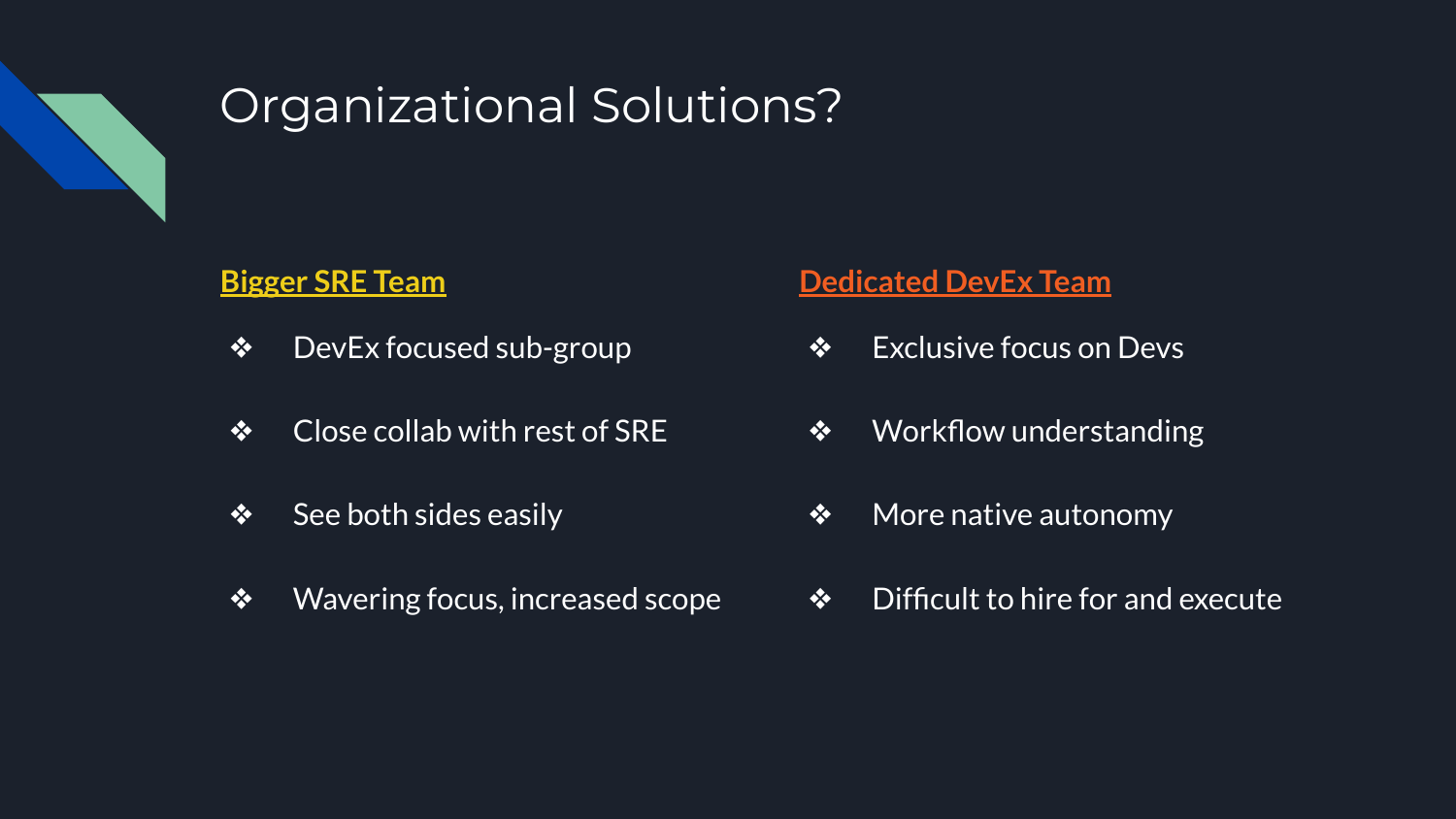

Alright, well here goes!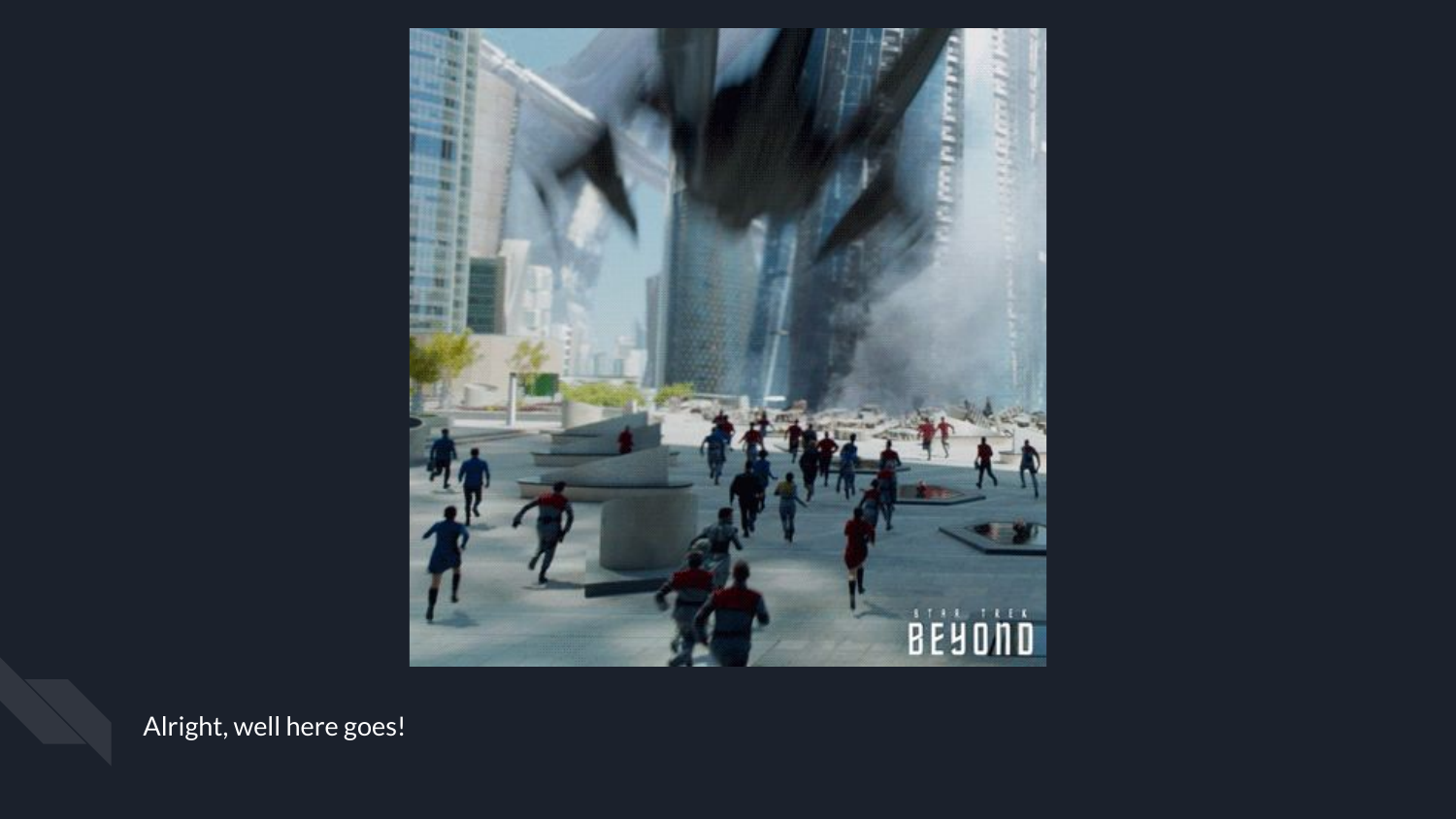# Start Now!

*3 EASY PAYMENTS \$\$\$ FULL REFUND!!! <<< MUCH DELIGHT !!!*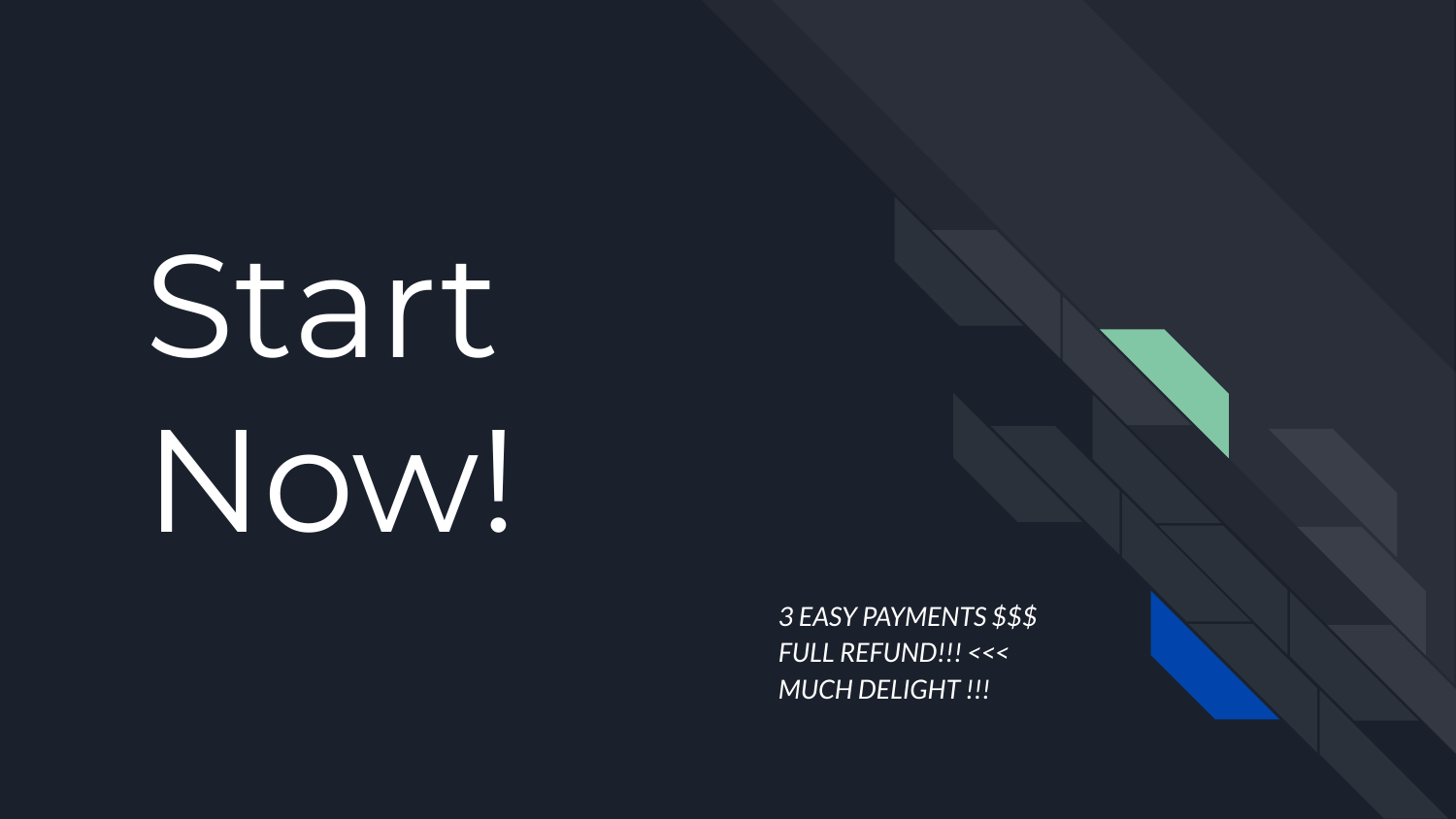However, there is light at the end of the tunnel as *individual developers, teams and projects* start to think deeply about **design**, **style** and **taste** for tools to help us get into a flow focused on what we all love most: being creative and writing elegant code.

What all of them have in common is the desire to **delight**, the *desire* to reduce **friction** and the *desire* to leverage **automation** to solve problems and *turn duct tape into a Swiss clockwork* that works reliably below the surface.

*[- devxconf.org/manifesto](https://devxconf.org/manifesto)*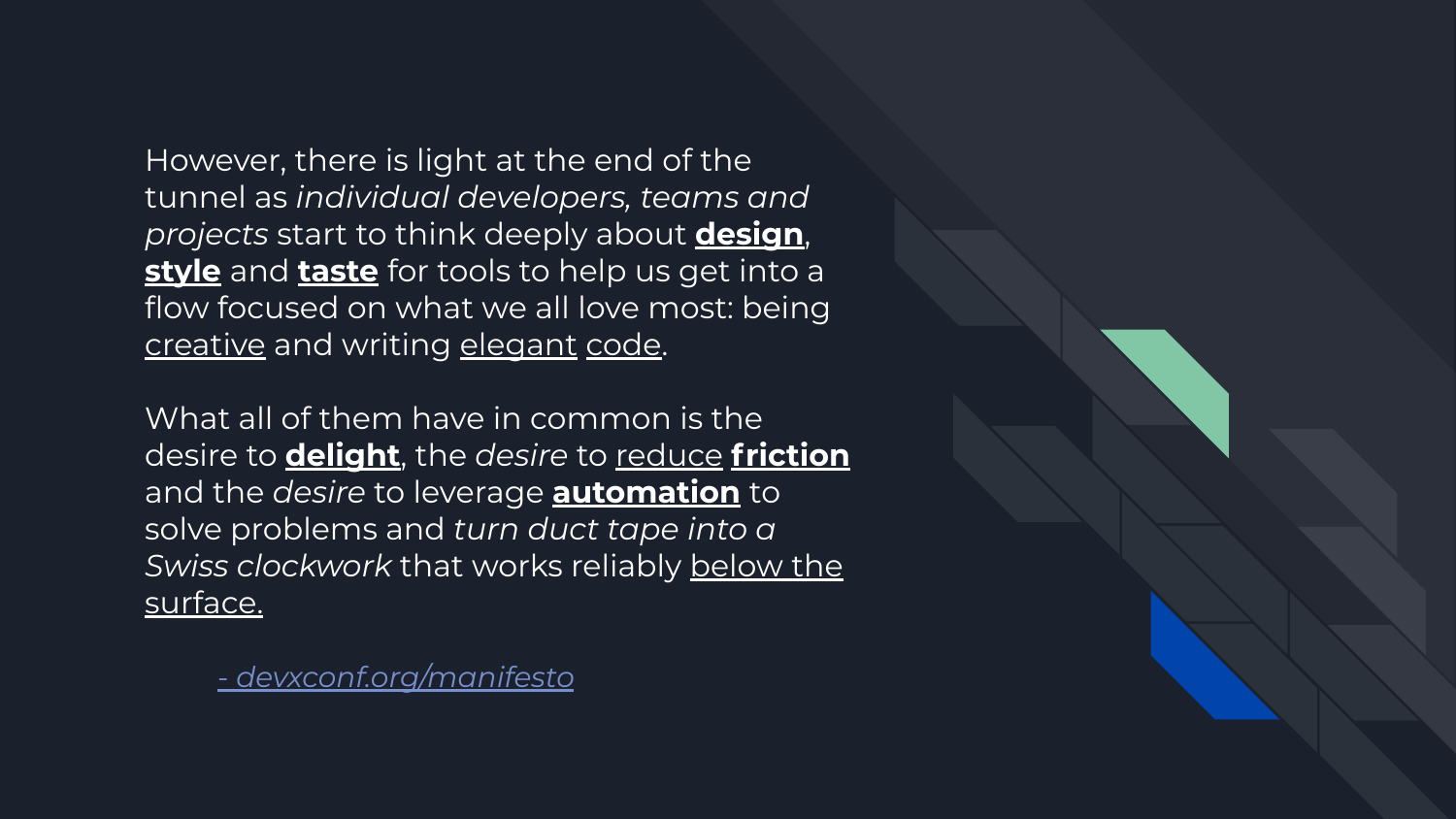Every developer should feel fully **aware**, **responsible**, and **confident** in their ability to … services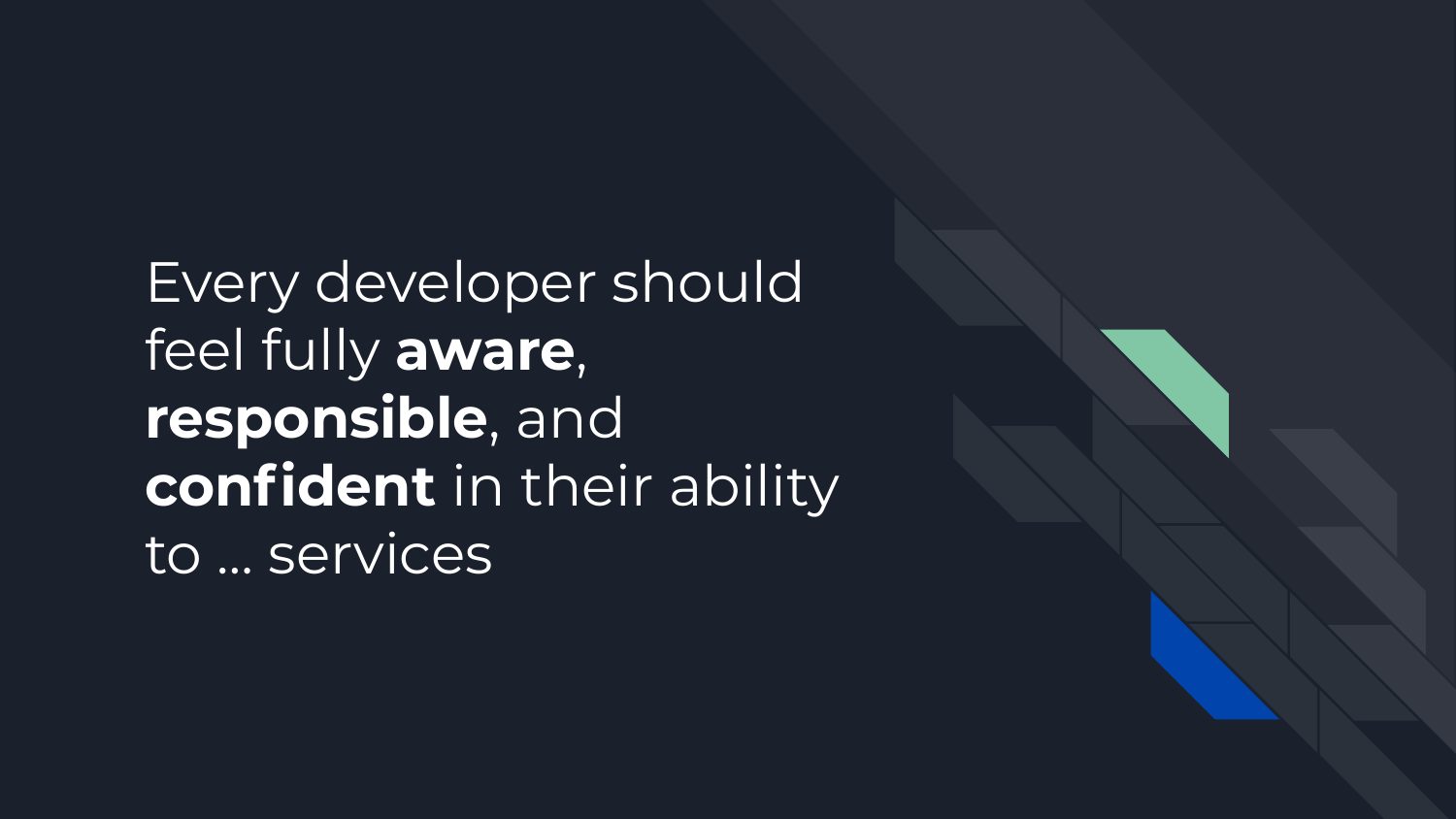

## Areas to Consider - *Make Life Easier*!

#### **Technical Focus**

- ❖ New Service Provisioning
- ❖ Onboarding Variance
- ❖ Heavy Infra Configs
- ❖ Environmental Sprawl
- ❖ Access Barriers

#### **Team Dynamics**

- ❖ Review Ad-Hoc Interactions
- ❖ Documentation Intuitiveness
- ❖ Engineering Workshops/Demos
- ❖ Communication/Touch Points
- ❖ Collocated SRE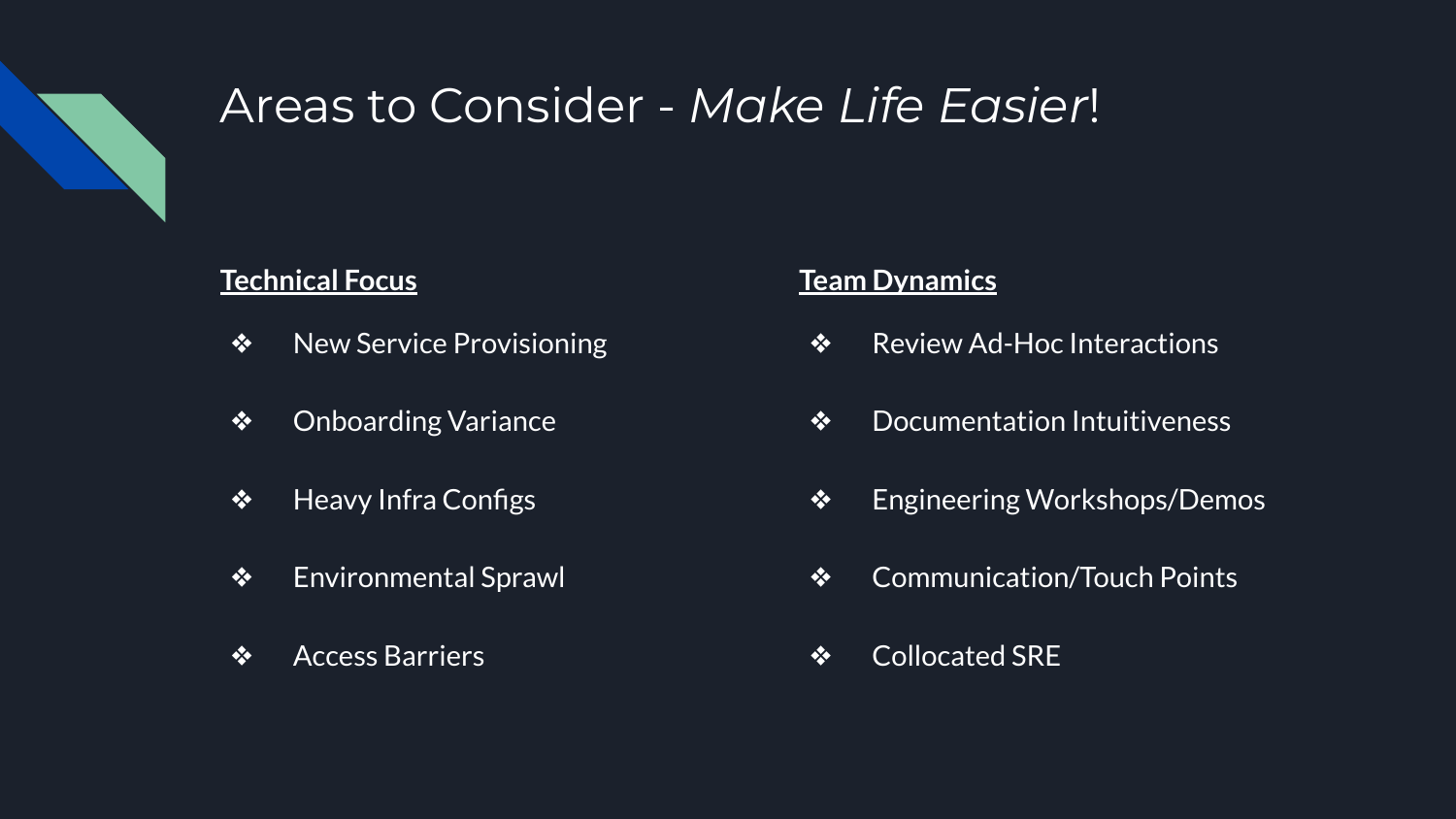## Areas to Consider - *Be Innovative*!

- $\star$  Focus on high-value, high-impact, innovative projects
- $\star$  Create and utilize Working Groups to spawn increased feedback
- $\star$  Experimentation and <u>Iteration</u> are expected and encouraged!
- $\star$  Leverage one or more champion teams to help you greenfield and verify
- $\star$  Stay away from simple "fix it" or "make it better" projects
- ★ The Fine Line: *Supplemental*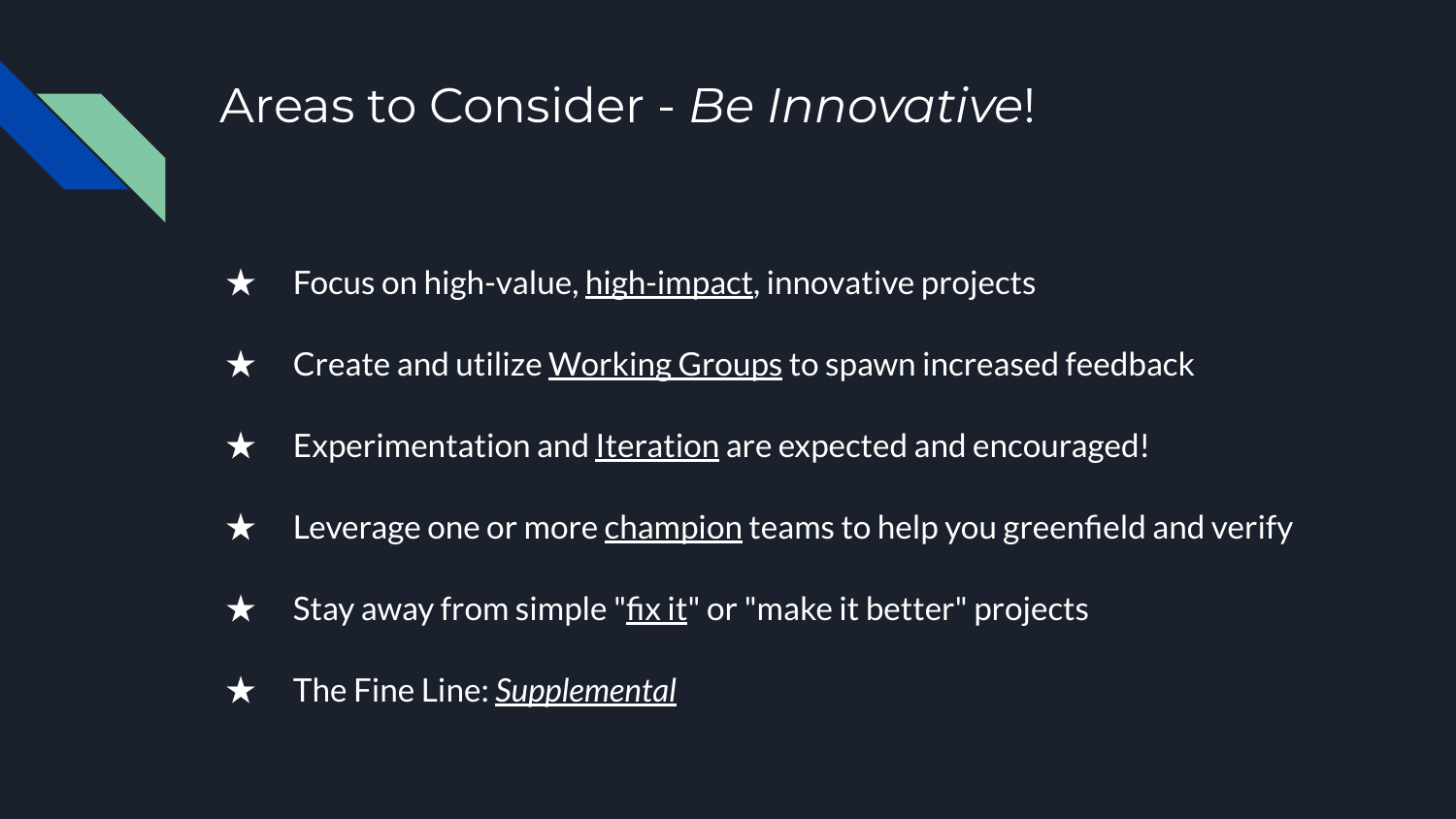

## Abstractions

### **[Crossplane.io](https://crossplane.io/)**

*Build your own internal infrastructure abstractions on top of the CRDs Crossplane provides. Your custom APIs can include policy guardrails, hiding infrastructure complexity and making it safe for applications to consume.*

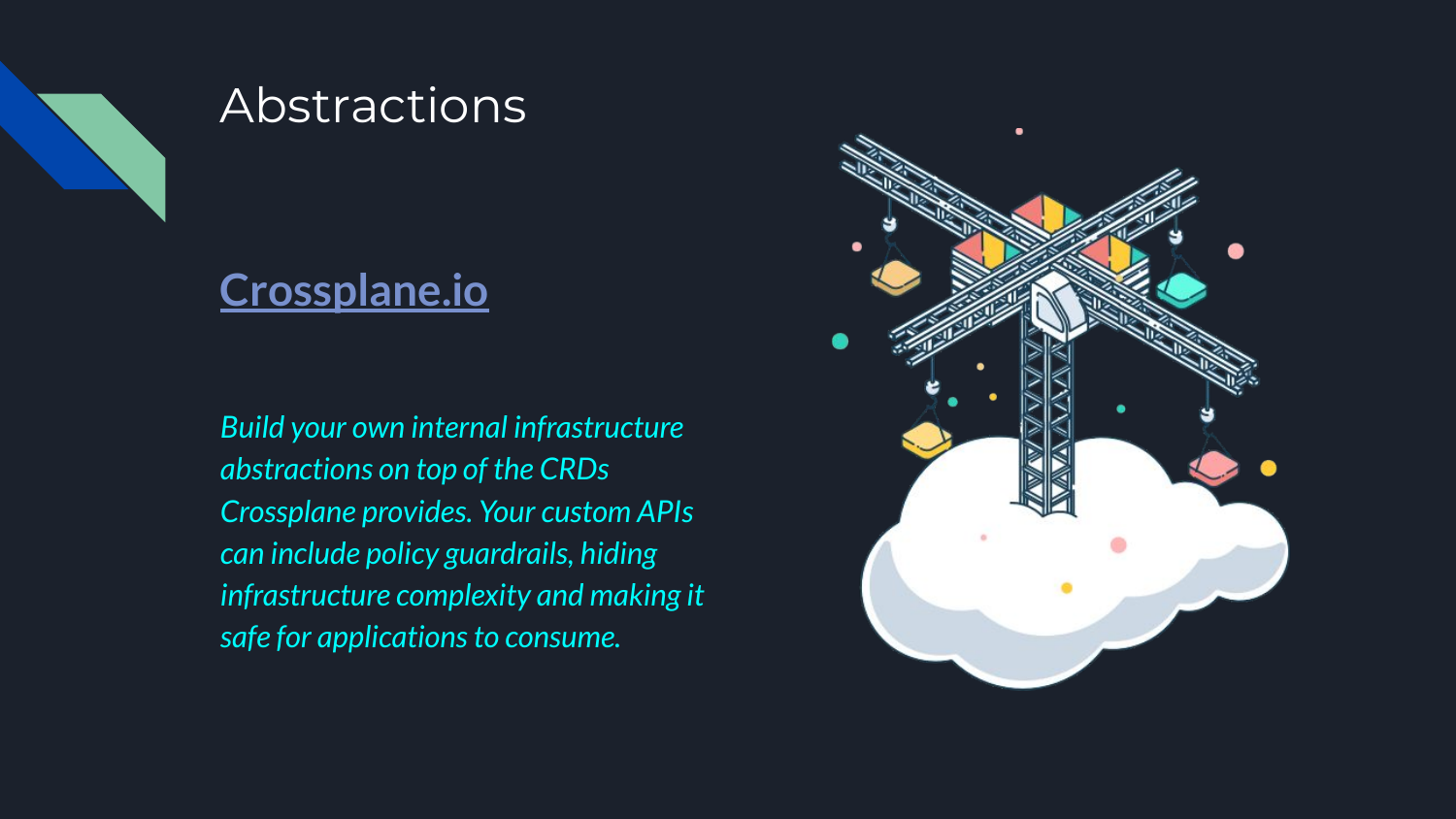

## Welcome to the Developer Interface!

## **[Backstage.io](https://backstage.io/)**

Project from Spotify focused on building developer portals for service owners!



- ❖ Centralized Service Catalog
- ❖ Uniform Introspection
- ❖ Discoverability and Accountability
- ❖ Service Management, not Cluster
- ❖ App Store for Infra
- ❖ Write your own Plugins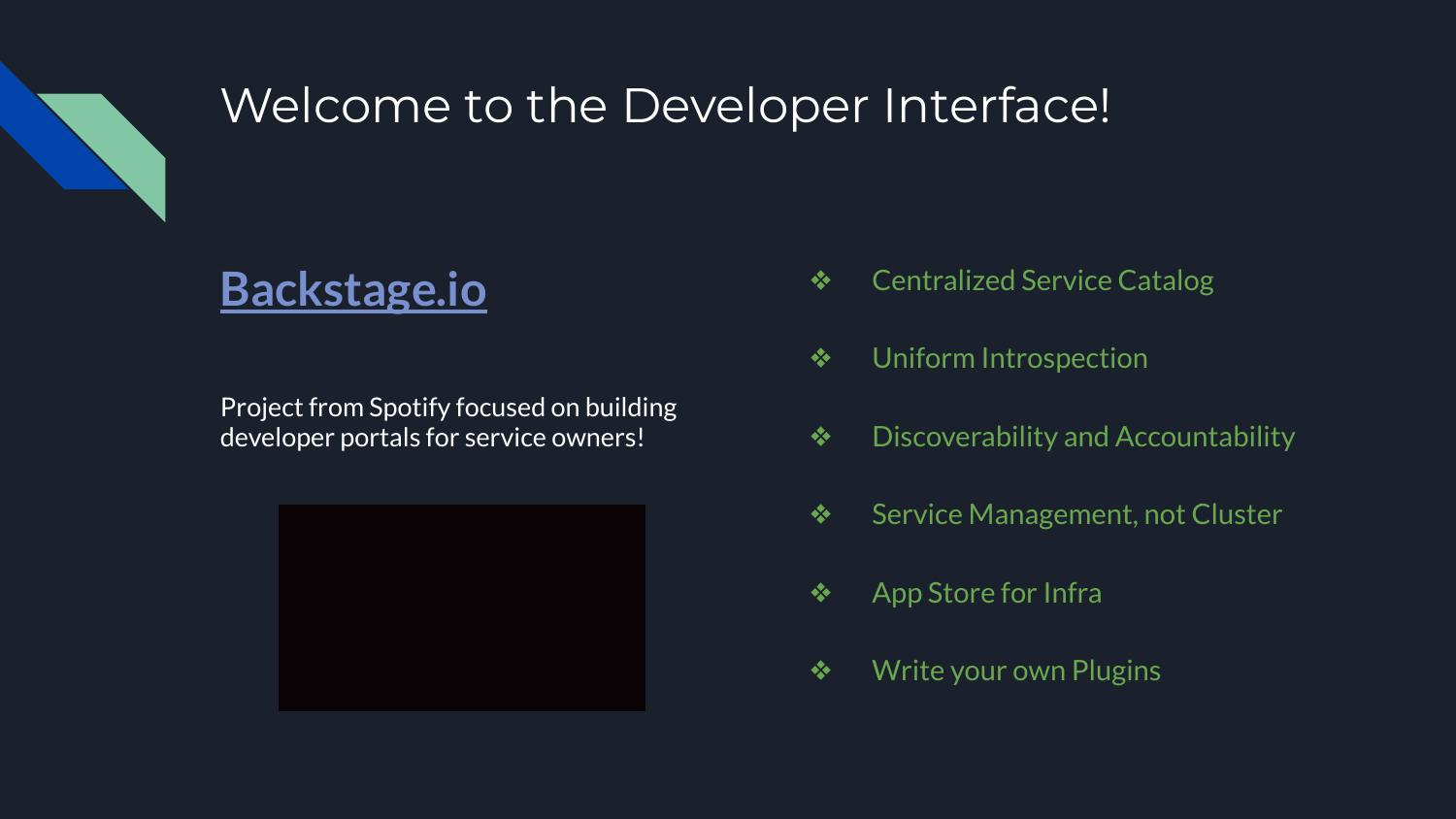## Welcome to the Developer Interface!

#### Ambassador Developer Control Plane

**[Code](https://blog.getambassador.io/introducing-the-ambassador-developer-control-plane-339c97fa4716)** 

**[Ship](https://blog.getambassador.io/introducing-the-ambassador-developer-control-plane-339c97fa4716)** 

[Run](https://blog.getambassador.io/introducing-the-ambassador-developer-control-plane-339c97fa4716)

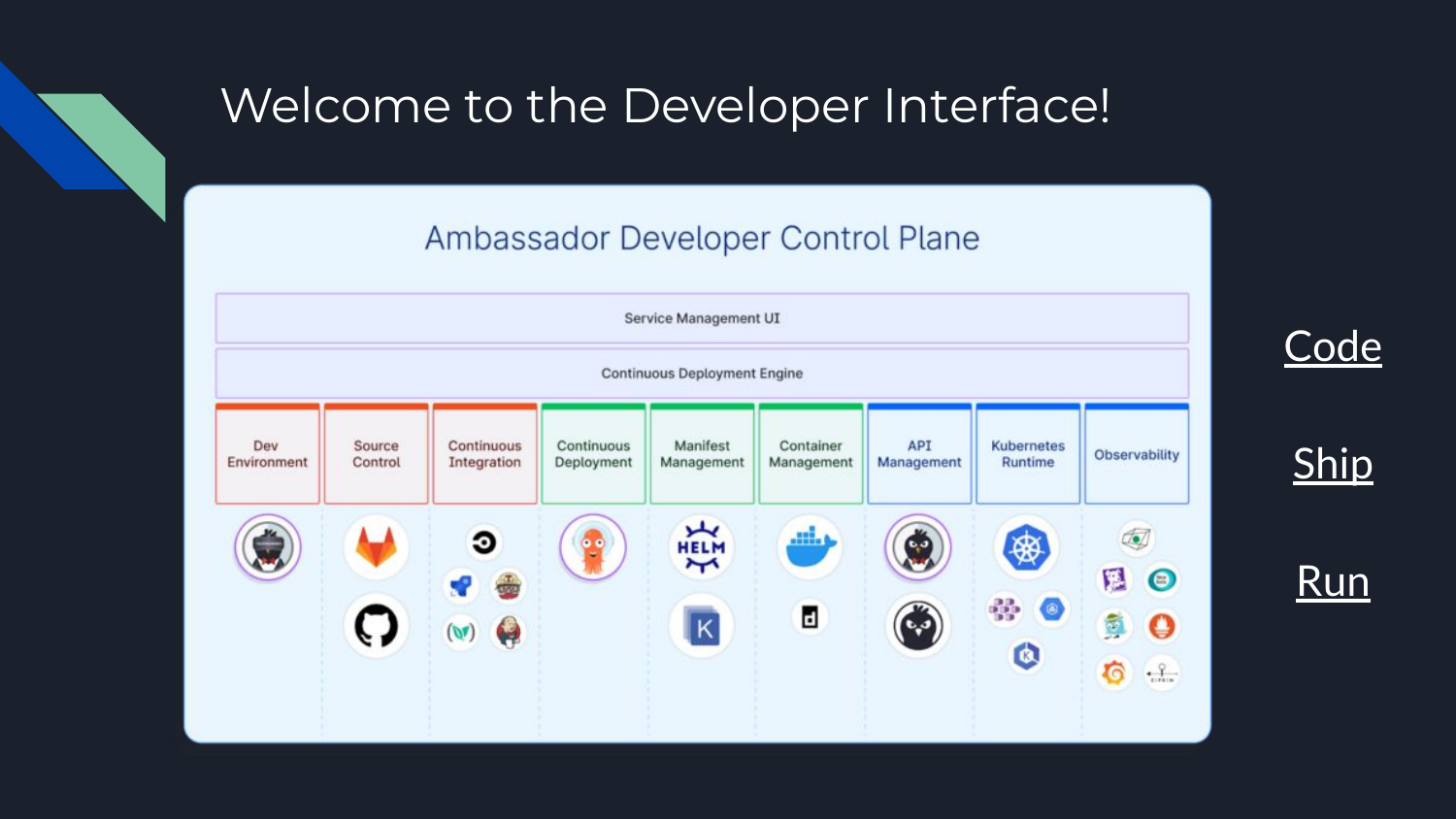

## Measuring Progress

## RA Metrics

Model for DevOps related metrics that measure performance of Dev Teams.

- 1. Deployment Frequency
- 2. Lead Time for Changes
- 3. Change Failure Rate
- 4. Time to Restore Services

### *BONUS!*

- 5. Microservice Bootstrap Time
- 6. Employee Net Promoter Score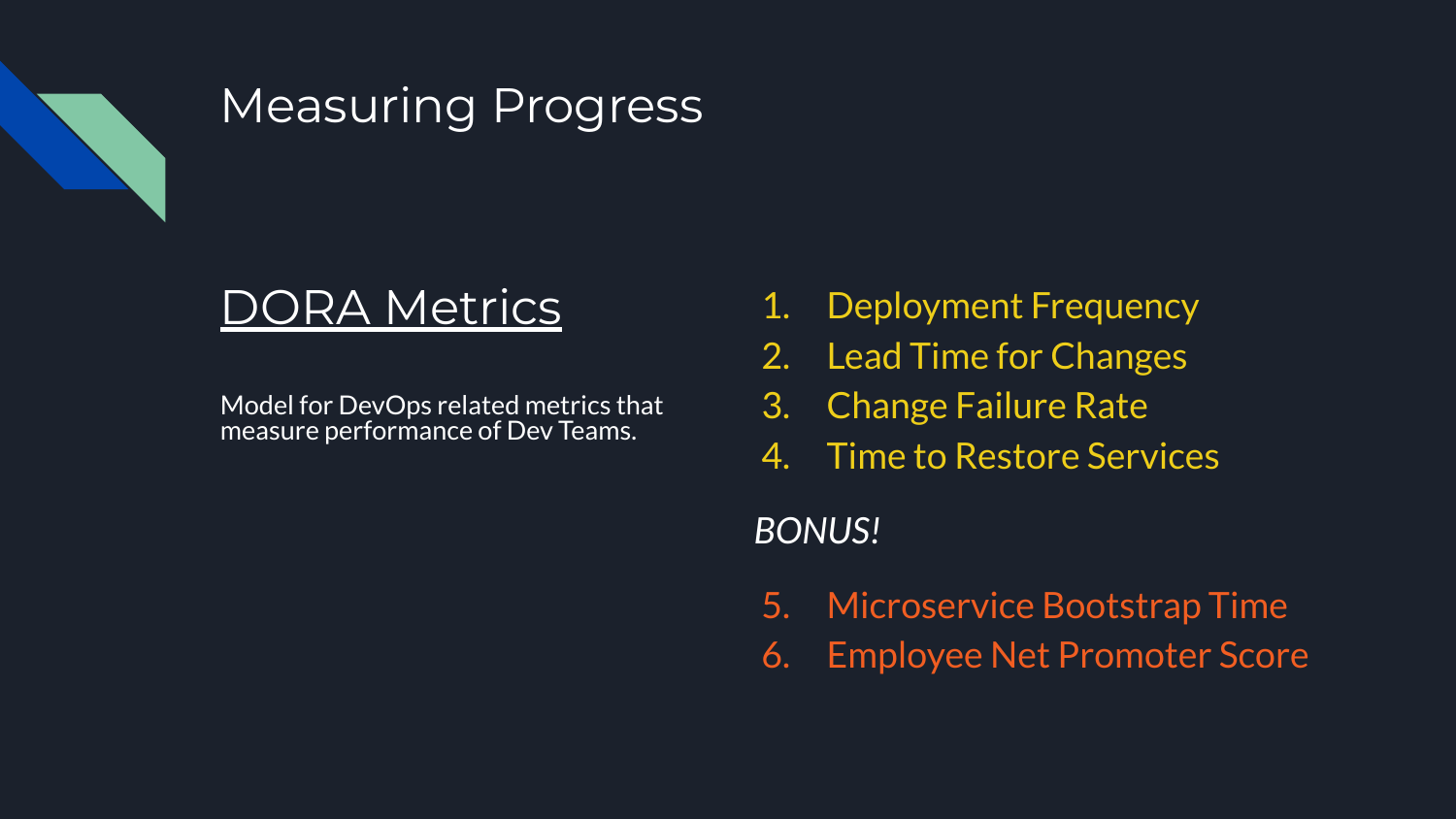## Parting Principles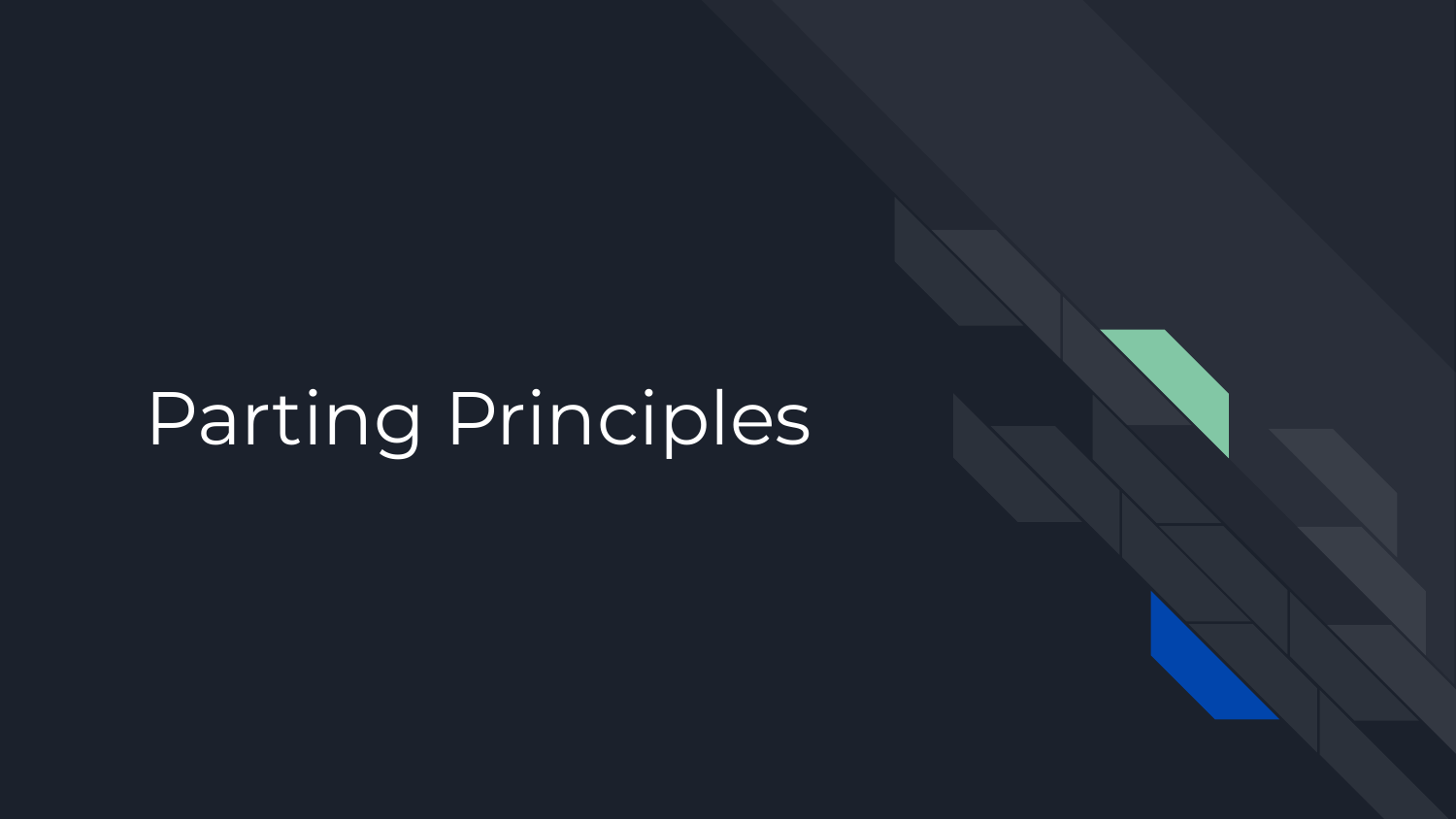

Infrastructure Components should be boring Focus on Business logic and features Functional ephemeral environments Outward and over communication Build Champions to your causes

Reduce the cognitive load and toil Keep meetings short and productive Self-Service, Self-Sufficient solutions **Service-Level Objectives** Educate Educate Educate!